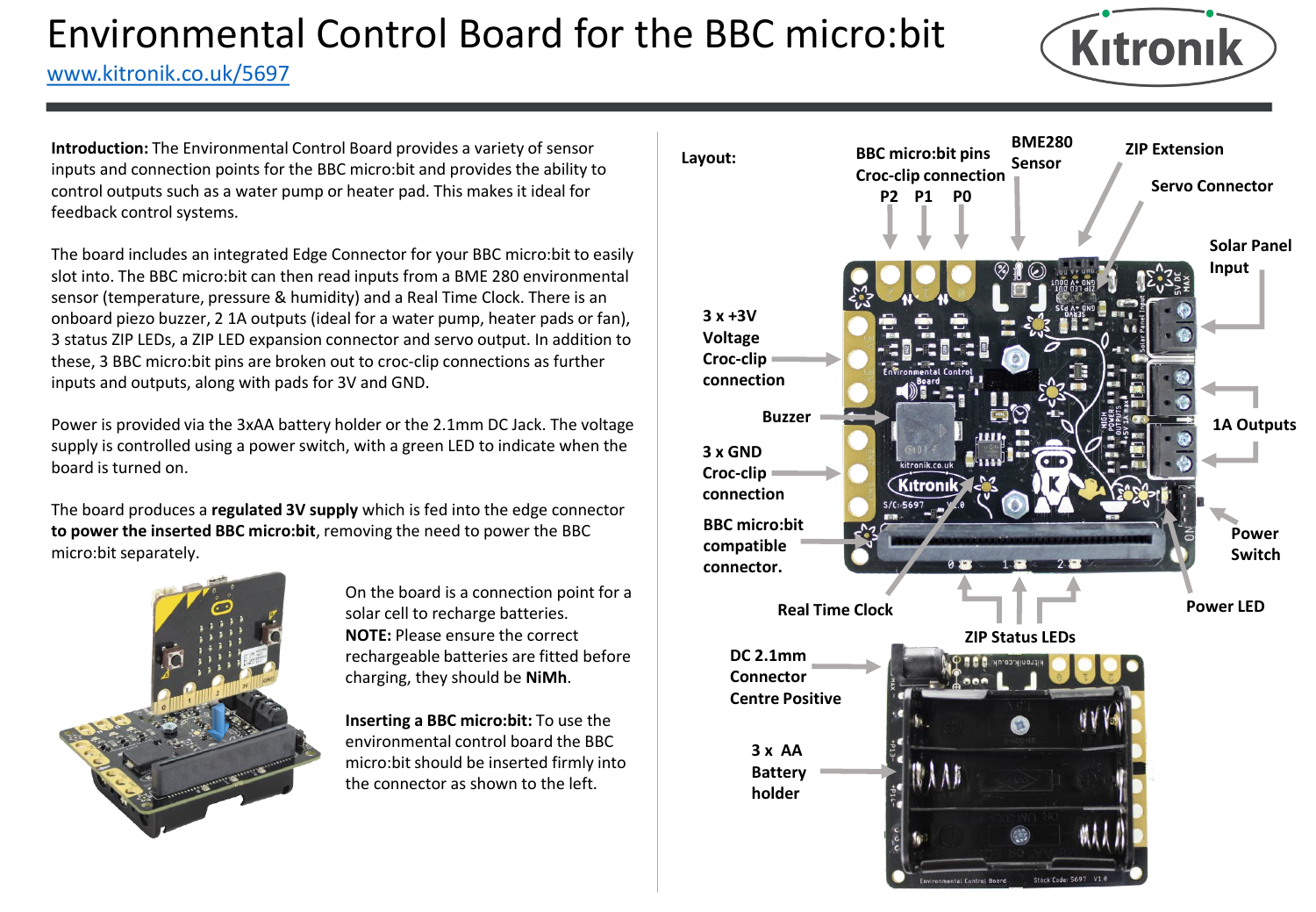[www.kitronik.co.uk/5697](http://www.kitronik.co.uk/5698)



| <b>Electrical Information</b>          |                                                                                        |
|----------------------------------------|----------------------------------------------------------------------------------------|
|                                        |                                                                                        |
| <b>Operating Battery Voltage (Vcc)</b> | +5V max                                                                                |
| Operating 2.1mm Jack Voltage           | +5V DC max (Centre Positive)                                                           |
| Solar Cell Input                       | +5V max                                                                                |
| High Power Output                      | 2 (Output at Vcc voltage, max current draw 1A per channel)                             |
| High Power Output control pins         | P13, P14                                                                               |
| <b>Additional Input Output pins</b>    | PO, P1, P2                                                                             |
| ZIP LED control pin                    | P <sub>8</sub>                                                                         |
| Piezo Buzzer                           | P12                                                                                    |
| Servo Control pin                      | P15                                                                                    |
| <b>BME280 and RTC control</b>          | P19, P20 (I2C lines)                                                                   |
| BME280 operating range                 | 300hPa - 1100hPa<br>Pressure:<br>Temperature: -40°C - 85°C<br>Humidity:<br>0%RH-100%RH |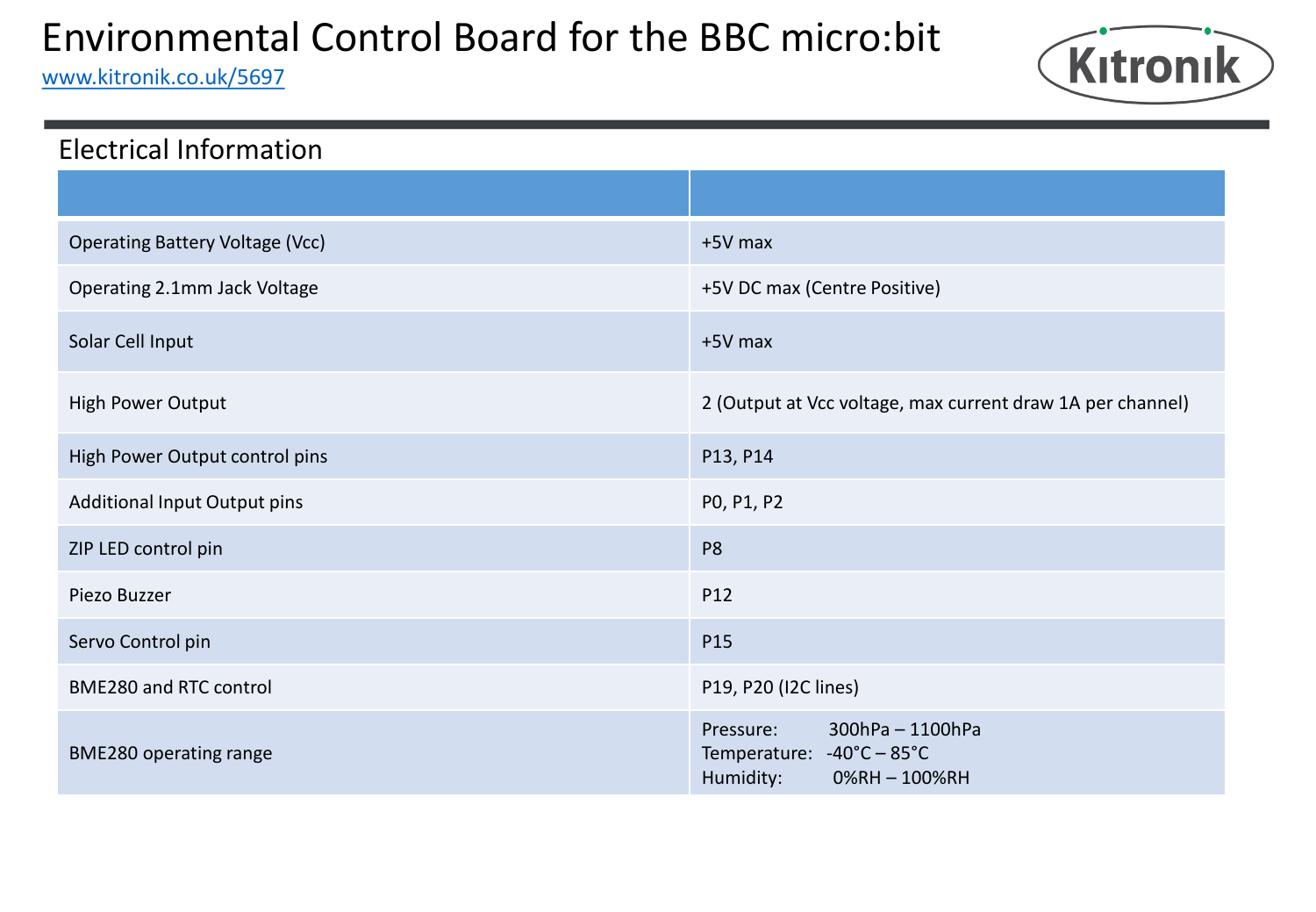#### [www.kitronik.co.uk/5697](http://www.kitronik.co.uk/5698)



### Makecode Blocks Editor Code

Kitronik have created a custom extension to support the use of the Environmental Control in the micro:bit MakeCode Block editor. This can be added via the add Extensions function in the editor by searching "Kitronik" or from:

<https://github.com/KitronikLtd/pxt-kitronik-smart-greenhouse>

This example code will help get you started:

The blocks in the "onStart" bracket are all from the ZIP LED section. First, setup the ZIP LEDs (3 on the board and 5 on the expansion point by default). The next three blocks assign a colour to a certain LED. Finally, the "show" block will illuminate the LEDs with the colours that have been set.

The "on button A" block uses the standard "show number" block from the Basic category to display the temperature, measured using the "Read Temperature" block from the Sensors section of the Smart Greenhouse. Each time button A on the BBC micro:bit is pressed, a temperature reading will be taken and displayed on the BBC micro:bit screen.

For more information on programming the Environmental Control Board visit: kitronik.co.uk/5697

Example micropython code for the BBC micro:bit is also available at: <https://github.com/KitronikLtd/micropython-microbit-kitronik-smart-greenhouse>



kitronik-smart-greenhouse A custom MakeCode Extension for the Kitronik Smart Greenhouse Kit